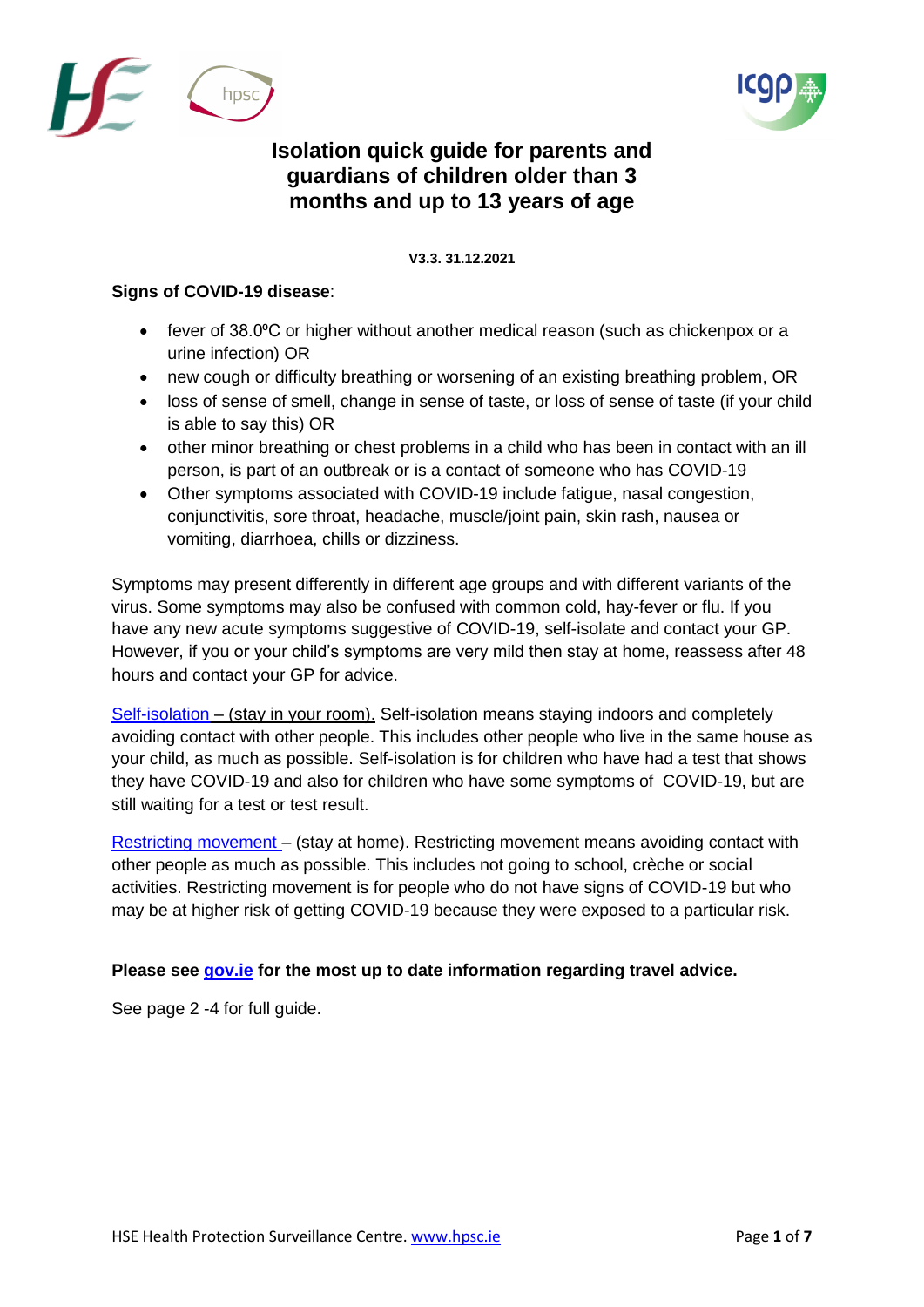|   | <b>Situation</b>           | <b>Actions for child</b>                                                                                                                                                                                                                                                      | Actions for others minding or                                                                                                                                                                                                                                                                                                                                                                                                                                                                                                                                                                                                                                                                                                                                                                                                                                                                                                                                                                        |
|---|----------------------------|-------------------------------------------------------------------------------------------------------------------------------------------------------------------------------------------------------------------------------------------------------------------------------|------------------------------------------------------------------------------------------------------------------------------------------------------------------------------------------------------------------------------------------------------------------------------------------------------------------------------------------------------------------------------------------------------------------------------------------------------------------------------------------------------------------------------------------------------------------------------------------------------------------------------------------------------------------------------------------------------------------------------------------------------------------------------------------------------------------------------------------------------------------------------------------------------------------------------------------------------------------------------------------------------|
| 1 | Positive PCR COVID-19 test | Your child needs to self-isolate for 10<br>full days from when the signs of<br>COVID-19 started, with no fever for<br>the last 5 days<br>If your child does not have signs of<br>COVID-19, they must self-isolate for 10<br>full days, starting from the date of the<br>test. | living with the child<br>Asymptomatic children who are<br>identified as household contacts <sup>2</sup><br>regardless of vaccination status<br>need to restrict their movements<br>(RM) and get an RT-PCR test on day 0<br>and day 10. They can exit RM if a not<br>detected result on day 10. In the<br>absence of a day 10 test, the must<br>RM for 14 days.<br>All close contacts who are 7 days<br>after receipt of their booster vaccine                                                                                                                                                                                                                                                                                                                                                                                                                                                                                                                                                        |
|   |                            |                                                                                                                                                                                                                                                                               | <b>OR</b><br>Who have had confirmed COVID-19<br>infection within the last 3 months<br>and who have completed<br>their primary vaccination schedule<br>only, should RM for 5 days from<br>when they are informed they are a<br>close contact. They will receive 3<br>antigen tests one of which should be<br>performed as soon they receive the<br>tests and one repeated every second<br>day until all 3 antigen tests have<br>been performed. For whom it is not<br>feasible to self-isolate from a case<br>within the household setting should<br>RM for 5 days from the onset of<br>symptoms of the first case or from<br>the date of the test of the first case,<br>if this case was asymptomatic. If<br>another case is identified within the<br>household setting they should<br>restrict their movements for a<br>further 5 days from the onset of<br>symptoms of the second case or<br>from the date of the test of the<br>second case, if this case was<br>asymptomatic, up to a maximum of |
|   |                            |                                                                                                                                                                                                                                                                               | 10 days regardless of any additional<br>cases.<br>All close contacts who have<br>completed their primary vaccination<br>schedule only AND have NOT<br>received a booster vaccine OR<br>had confirmed COVID-19 infection<br>within the last 3 months should RM<br>for 10 full days from when they are<br>informed they are a close contact.<br>They will receive 5 antigen tests. The<br>first test should be performed on the<br>day the test arrives and then one test<br>every second day. For whom it is not<br>feasible to self-isolate from a case<br>within the household setting (e.g.<br>children who are over 3 months and<br>under 13 years of age or adults with<br>care needs). They should restrict<br>their movements for 17 days from                                                                                                                                                                                                                                                 |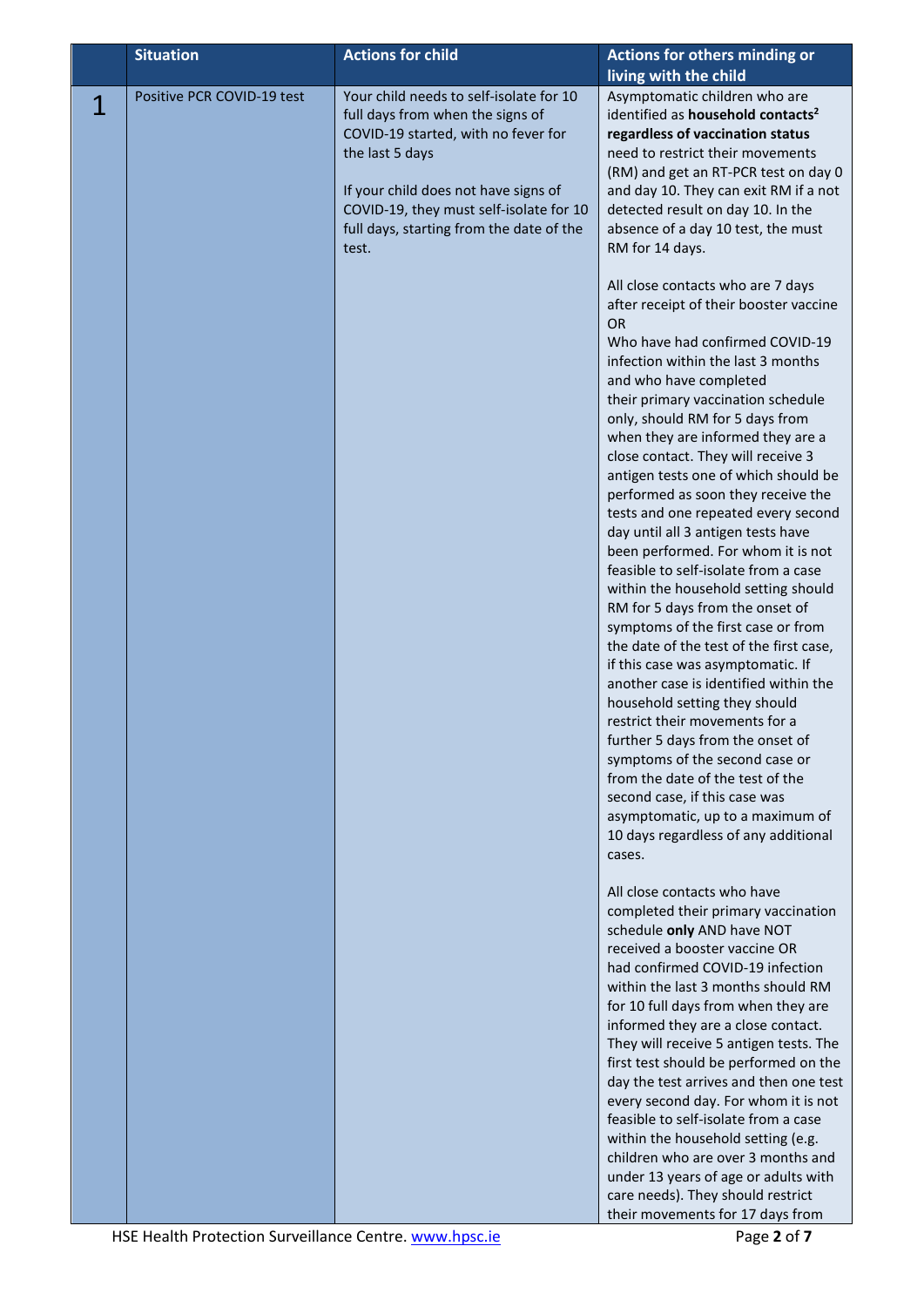|                |                                                                                      |                                                                                                                                                                                                                                                                                                                                                                                                                                                                                                                                                                                                                                                                                                                                                                                                                                                                                                                                                                                                                                                                                                                                                                                                                                                                                                                                                                                                                                        | the onset of symptoms of the first<br>case or from the date of the test of<br>the first case, if this case was<br>asymptomatic. This is regardless of<br>whether further cases are identified<br>in the household. They should also<br>have an RT-PCR test on day 0 and<br>day 10. If the Day 0 test is positive $-$<br>the contact becomes a case and they<br>must immediately self-isolate for 10<br>days. |
|----------------|--------------------------------------------------------------------------------------|----------------------------------------------------------------------------------------------------------------------------------------------------------------------------------------------------------------------------------------------------------------------------------------------------------------------------------------------------------------------------------------------------------------------------------------------------------------------------------------------------------------------------------------------------------------------------------------------------------------------------------------------------------------------------------------------------------------------------------------------------------------------------------------------------------------------------------------------------------------------------------------------------------------------------------------------------------------------------------------------------------------------------------------------------------------------------------------------------------------------------------------------------------------------------------------------------------------------------------------------------------------------------------------------------------------------------------------------------------------------------------------------------------------------------------------|--------------------------------------------------------------------------------------------------------------------------------------------------------------------------------------------------------------------------------------------------------------------------------------------------------------------------------------------------------------------------------------------------------------|
| $\overline{2}$ | A child with symptoms<br>suggestive of COVID-19 and is<br><b>NOT</b> a close contact | Your child needs to self-isolate and be<br>tested (the type of test may vary<br>depending on age).<br>For symptomatic individuals aged 4-<br>12 years (less than 13 years old)<br>if symptoms consistent with COVID-19<br>develop within the first 14 days<br>following the last contact regardless of<br>the individuals vaccination status or<br>prior COVID-19 infection, the<br>individual should:<br>Immediately self-isolate and<br>undertake regular rapid<br>antigen detection tests<br>(RADTs). The first antigen test<br>should be performed as soon<br>as possible and two further<br>antigen tests should be done<br>at 24-hour intervals from the<br>first one. A minimum of three<br>antigen tests is<br>recommended.<br>If any of the antigen test<br>results are positive, they<br>should continue to self-isolate<br>and book a confirmatory RT-<br>PCR test.<br>It is important that the<br>$\bullet$<br>symptomatic individual<br>continues to self-isolate until<br>all three antigen tests have<br>been performed and those<br>with repeated 'not detected'<br>antigen tests should also<br>continue to self-isolate until<br>48 hours after their<br>symptoms have resolved.<br>Symptomatic individuals with<br>an underlying condition which<br>puts them at higher risk of<br>severe disease or anyone who<br>has a clinical concern will be<br>advised to contact their GP so<br>that they can be prioritised | Please see 'National Guidelines for<br><b>Public Health Management of</b><br>contacts of cases of COVID-19' and<br>algorithm for further information                                                                                                                                                                                                                                                         |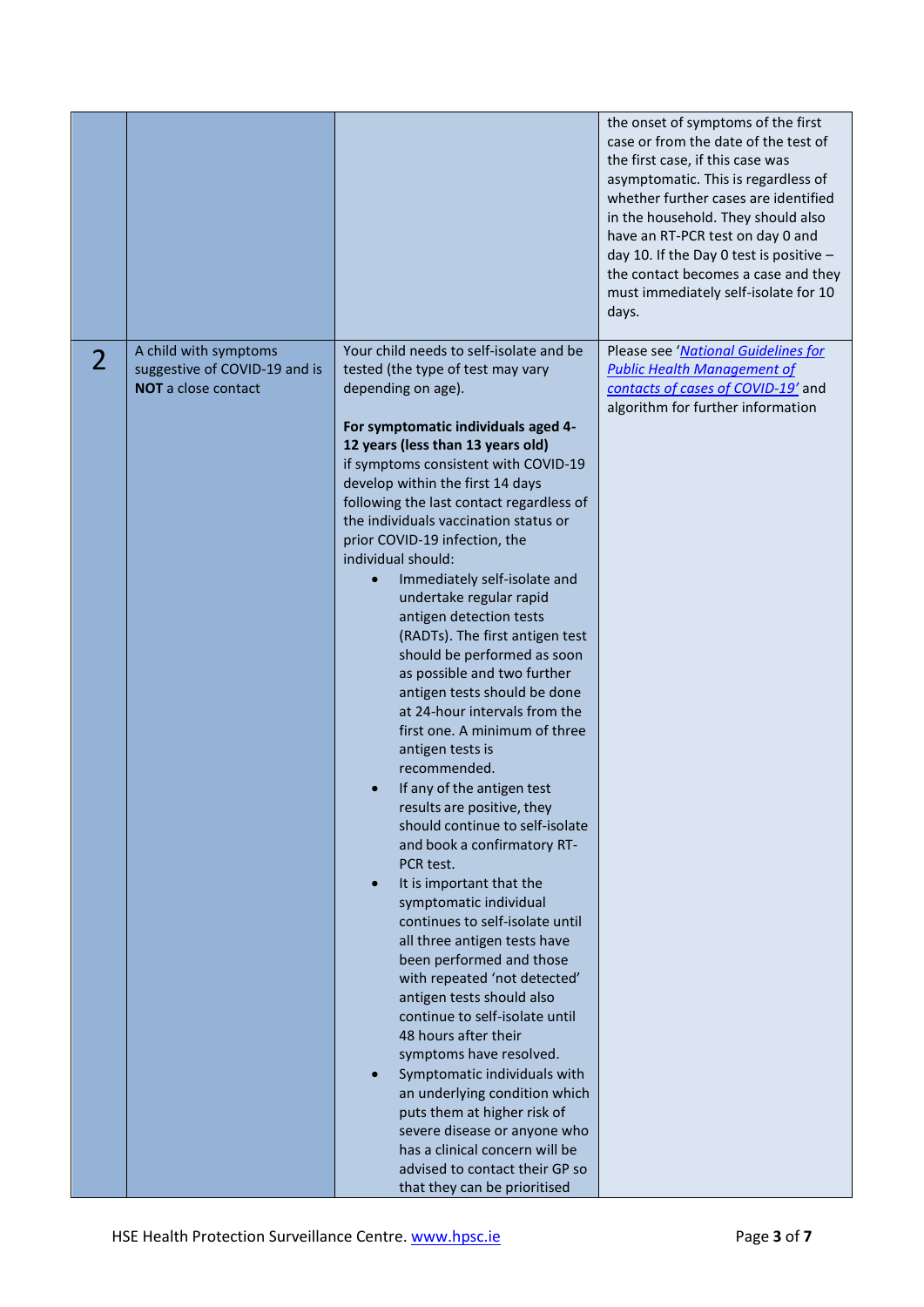|   |                                                                | for RT-PCR testing if                                                    |                                                                         |
|---|----------------------------------------------------------------|--------------------------------------------------------------------------|-------------------------------------------------------------------------|
|   |                                                                | appropriate.                                                             |                                                                         |
|   |                                                                |                                                                          |                                                                         |
|   |                                                                | For other symptomatic                                                    |                                                                         |
|   |                                                                | individuals (i.e. those aged 0-3 years                                   |                                                                         |
|   |                                                                | and those who are medically                                              |                                                                         |
|   |                                                                | vulnerable):                                                             |                                                                         |
|   |                                                                | If symptoms consistent with COVID-                                       |                                                                         |
|   |                                                                | 19 develop within the first 14 days                                      |                                                                         |
|   |                                                                | following the last contact regardless                                    |                                                                         |
|   |                                                                | of the individuals vaccination status or                                 |                                                                         |
|   |                                                                | prior COVID-19 infection, the<br>individual should:                      |                                                                         |
|   |                                                                | Self-isolate and book an RT-                                             |                                                                         |
|   |                                                                | PCR test regardless of                                                   |                                                                         |
|   |                                                                | whether they are fully                                                   |                                                                         |
|   |                                                                | vaccinated, have received a                                              |                                                                         |
|   |                                                                | booster vaccine or have had                                              |                                                                         |
|   |                                                                | prior COVID-19 infection                                                 |                                                                         |
|   |                                                                | within 3 months. If the test is                                          |                                                                         |
|   |                                                                | not detected they can cease                                              |                                                                         |
|   |                                                                | self-isolation once they are                                             |                                                                         |
|   |                                                                | 48hrs symptom free.                                                      |                                                                         |
|   |                                                                | If not fully vaccinated, self-<br>$\bullet$<br>isolate and get an RT-PCR |                                                                         |
|   |                                                                | test as per the current                                                  |                                                                         |
|   |                                                                | recommendations for                                                      |                                                                         |
|   |                                                                | suspected COVID-19 cases                                                 |                                                                         |
|   |                                                                | i.e., tested on day 0 and day                                            |                                                                         |
|   |                                                                | 10. Exit RM if day 10 test                                               |                                                                         |
|   |                                                                | result is "not detected" and                                             |                                                                         |
|   |                                                                | you are symptom free for 48                                              |                                                                         |
|   |                                                                | hours. The Day 10 RT-PCR test                                            |                                                                         |
|   |                                                                | is to be performed 10 full<br>days after that last contact               |                                                                         |
|   |                                                                | (where day 1 begins the day                                              |                                                                         |
|   |                                                                | after the individuals last                                               |                                                                         |
|   |                                                                | contact with the case. In the                                            |                                                                         |
|   |                                                                | absence of a Day 10 test,                                                |                                                                         |
|   |                                                                | close contacts who are not                                               |                                                                         |
|   |                                                                | fully vaccinated must restrict                                           |                                                                         |
|   |                                                                | their movements for 14 days.                                             |                                                                         |
|   |                                                                | Symptomatic individuals with<br>$\bullet$                                |                                                                         |
|   |                                                                | an underlying condition which<br>puts them at higher risk of             |                                                                         |
|   |                                                                | severe disease or anyone who                                             |                                                                         |
|   |                                                                | has a clinical concern will be                                           |                                                                         |
|   |                                                                | advised to contact their GP so                                           |                                                                         |
|   |                                                                | that they can be prioritised                                             |                                                                         |
|   |                                                                | for RT-PCR testing if                                                    |                                                                         |
|   |                                                                | appropriate.                                                             |                                                                         |
|   |                                                                |                                                                          |                                                                         |
|   |                                                                |                                                                          |                                                                         |
| 3 | A child with signs of COVID-19<br>disease waiting for a COVID- | Your child needs to self-isolate,<br>including from other people in the  | All close contacts of a symptomatic<br>person awaiting an RT-PCR result |
|   | 19 RT-PCR test or RT-PCR test                                  | house if possible, while waiting for the                                 | should RM until the test result has                                     |
|   | result. Sometimes the GP may                                   | COVID-19 test result                                                     | come back regardless of the close                                       |
|   | say that results need to be                                    |                                                                          | contacts vaccination status or                                          |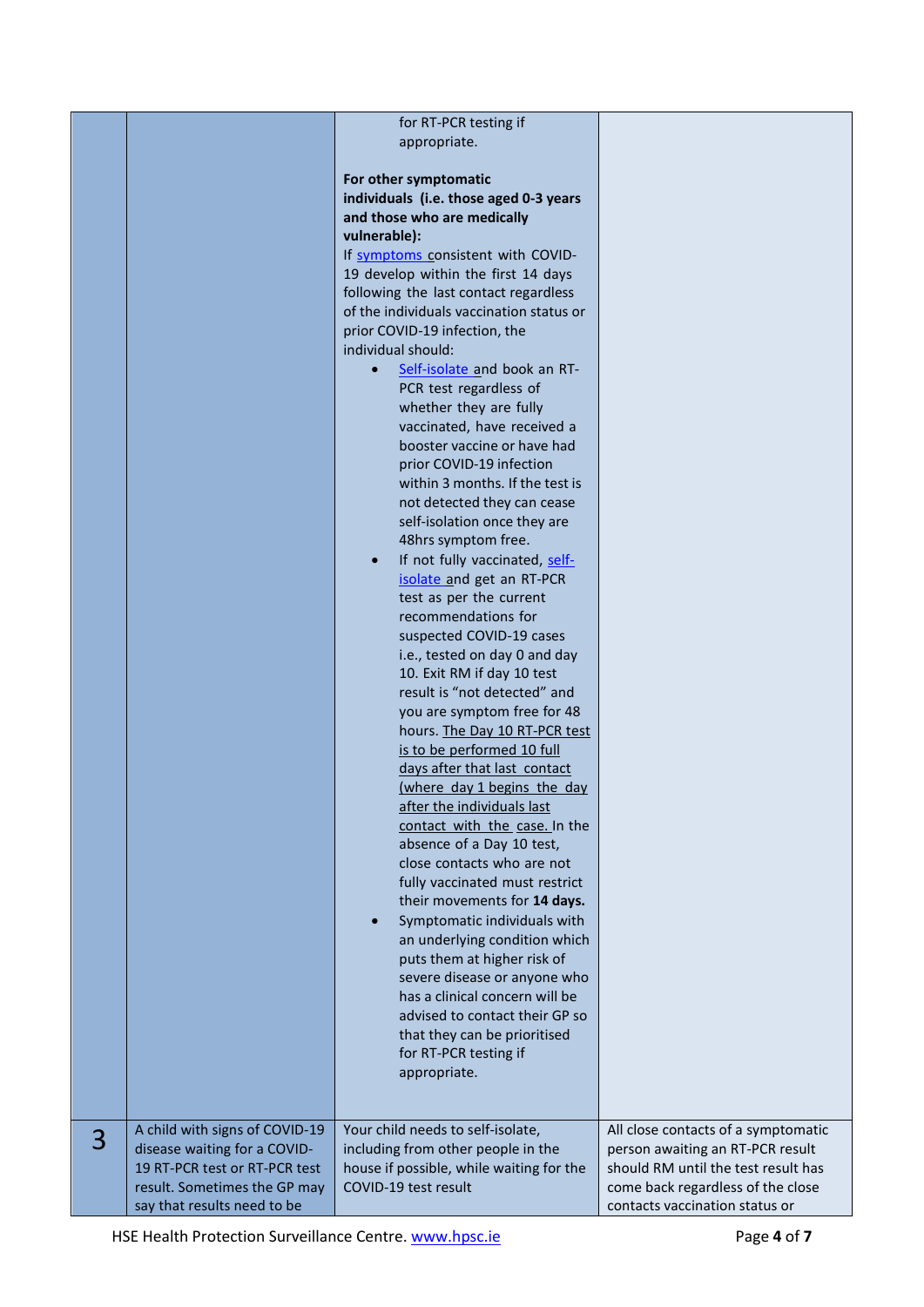|   | repeated to be sure if the<br>child has COVID-19 or not.<br>This section applies for those<br>in this situation also.                                                                                            |                                                                                                                                                                                                                                                                                                                                                                                                                                                                                                                                                                                                                                                                                                                                                                                         | prior COVID-19 infection.                                                                                                                                                                                            |
|---|------------------------------------------------------------------------------------------------------------------------------------------------------------------------------------------------------------------|-----------------------------------------------------------------------------------------------------------------------------------------------------------------------------------------------------------------------------------------------------------------------------------------------------------------------------------------------------------------------------------------------------------------------------------------------------------------------------------------------------------------------------------------------------------------------------------------------------------------------------------------------------------------------------------------------------------------------------------------------------------------------------------------|----------------------------------------------------------------------------------------------------------------------------------------------------------------------------------------------------------------------|
| 4 | A child with signs of COVID-19<br>disease and a "Negative/Not<br>Detected" COVID-19 PCR test<br>result                                                                                                           | Children can return to school or crèche<br>when the family have followed all<br>medical and public health guidance<br>they have received with respect to<br>exclusion of the child from childcare<br>and educational settings and there is<br>no reason to believe that they have an<br>infectious disease.                                                                                                                                                                                                                                                                                                                                                                                                                                                                             | There is no need for household<br>contacts <sup>2</sup> of the child to restrict their<br>movements after the child has<br>received a "negative/not detected"<br>COVID-19 result (once they remain<br>asymptomatic). |
| 5 | A child with signs of illness<br>that may be COVID-19, who is<br>waiting for a doctor to assess<br>their illness and decide if a<br>COVID-19 test is needed.                                                     | Your child needs to self-isolate until<br>they have been assessed by a doctor.                                                                                                                                                                                                                                                                                                                                                                                                                                                                                                                                                                                                                                                                                                          | All close contacts of a symptomatic<br>person awaiting an RT-PCR result<br>should RM until the test result has<br>come back regardless of the close<br>contacts vaccination status or<br>prior COVID-19 infection.   |
| 6 | A child who is a household<br>contact <sup>2</sup> of a confirmed<br>COVID-19 case<br><b>AND</b><br>is not fully vaccinated<br><b>AND</b><br>has not had confirmed<br>COVID-19 infection in the past<br>3 months | If you child is not fully vaccinated and<br>has not had confirmed COVID-19<br>infection in the past 3 months and is a<br>household contact <sup>2</sup> of a confirmed<br>case, they will need to RM for 14 days<br>- this is regardless of whether they<br>have symptoms or not. They will be<br>tested on Day 0 and Day 10 after last<br>contact with the case.<br>If the test result on Day 10 is<br>"Negative/Not Detected" and your<br>child does not have any symptoms of<br>COVID-19, they can stop restricting<br>their movements. In the absence of a<br>day 10 test, please continue to restrict<br>your movements for 14 days.<br>If the child develops symptoms, even if<br>fully vaccinated, it is important to self-<br>isolate and contact your GP to arrange<br>a test. | For all close contacts follow advice in<br>row 1                                                                                                                                                                     |
|   | A child who is a <b>household</b><br>contact <sup>2</sup> of a confirmed<br>COVID-19 case<br><b>AND</b><br>has had confirmed COVID-19<br>infection in the past 3 months                                          | All asymptomatic children who are<br>identified as household contacts <sup>2</sup><br>regardless of vaccination status OR<br>prior COVID-19 infection need to RM<br>and get an RT-PCR test on day 0 and<br>day 10. They can exit RM if a not<br>detected result on day 10. In the<br>absence of a day 10 test, the must RM<br>for 14 days.                                                                                                                                                                                                                                                                                                                                                                                                                                              | For all close contacts follow advice in<br>row 1.                                                                                                                                                                    |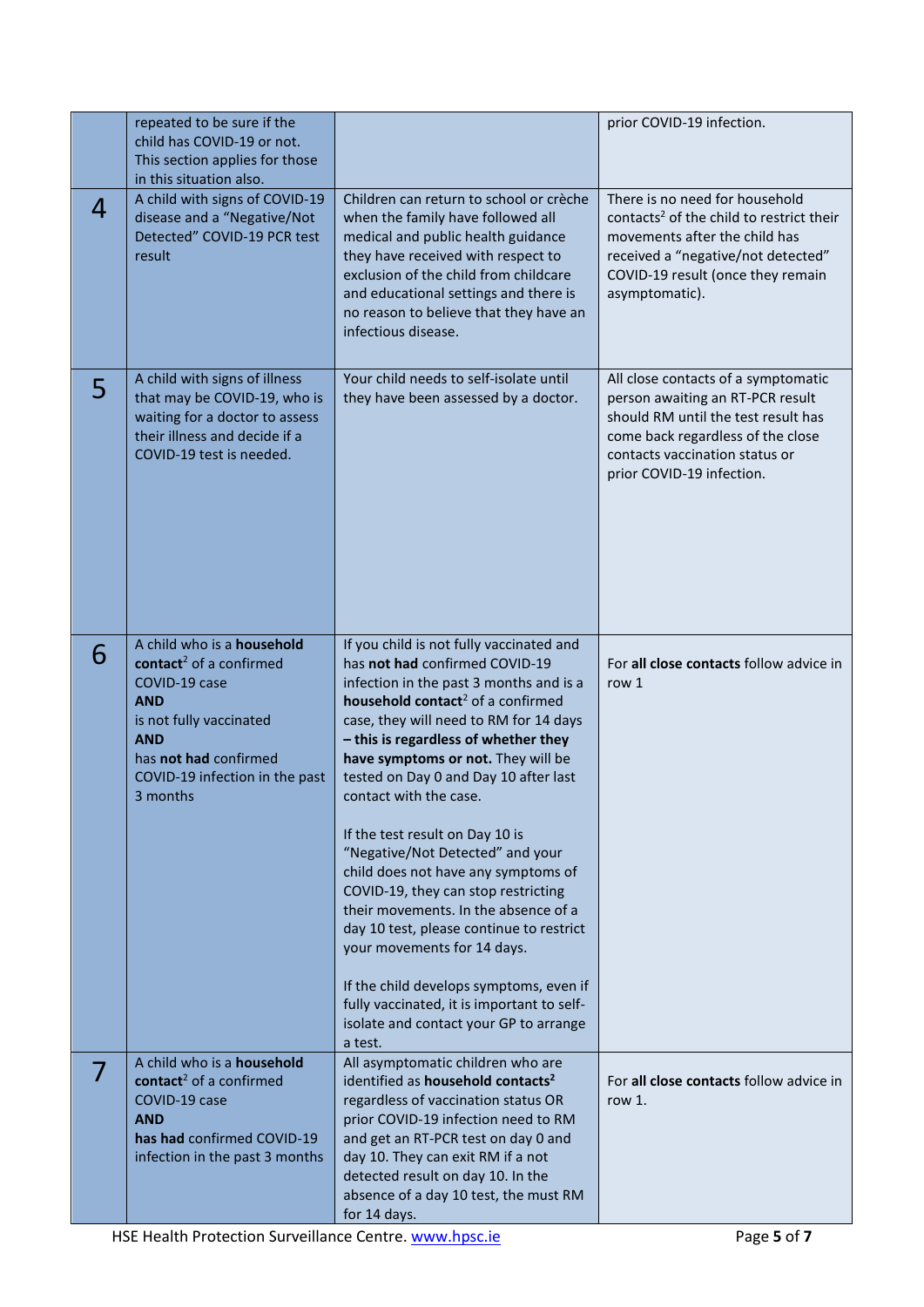|         |                                                                                                                                                                                                                                                                                                   | If the child develops symptoms, even if<br>fully vaccinated, it is important to self-<br>isolate and contact your GP to arrange<br>a test.                                                                                                                                                                                                                                                                                                                                               |                                                                                                                                                                                                                                                    |
|---------|---------------------------------------------------------------------------------------------------------------------------------------------------------------------------------------------------------------------------------------------------------------------------------------------------|------------------------------------------------------------------------------------------------------------------------------------------------------------------------------------------------------------------------------------------------------------------------------------------------------------------------------------------------------------------------------------------------------------------------------------------------------------------------------------------|----------------------------------------------------------------------------------------------------------------------------------------------------------------------------------------------------------------------------------------------------|
| 8       | A child who is a household<br>contact <sup>2</sup> of a confirmed<br>COVID-19 case<br><b>AND</b><br>is fully vaccinated<br><b>AND</b><br>has not had confirmed<br>COVID-19 infection in the past<br>3 months<br>(applicable to those aged 12+<br>who have received a full dose<br>of vaccination) | All asymptomatic children who are<br>identified as household contacts <sup>2</sup><br>regardless of vaccination status OR<br>prior COVID-19 infection need to RM<br>and get an RT-PCR test on day 0 and<br>day 10. They can exit RM if a not<br>detected result on day 10. In the<br>absence of a day 10 test, the must RM<br>for 14 days.<br>If the child develops symptoms, even if<br>fully vaccinated, it is important to self-<br>isolate and contact your GP to arrange<br>a test. | For all close contacts follow advice in<br>row 1                                                                                                                                                                                                   |
| 9       | A child who is a symptomatic<br>close contact                                                                                                                                                                                                                                                     | Please see here for further<br>information.                                                                                                                                                                                                                                                                                                                                                                                                                                              | Please see here for further<br>information                                                                                                                                                                                                         |
| 10      | A child with no signs of<br>COVID-19 disease, but they<br>have been told they are a<br>close contact of someone<br>with COVID-19 (this close<br>contact occurred outside of<br>the household setting <sup>4</sup> )                                                                               | Your child does not need to restrict<br>movements if asymptomatic.<br>If your child develops symptoms,<br>please follow advice in row 2, 3 and 5.                                                                                                                                                                                                                                                                                                                                        | No restrictions required                                                                                                                                                                                                                           |
| 11      | A child with signs of COVID-19<br>disease, and they have been<br>told they are a close contact<br>of someone with COVID-19<br>(this close contact occurred<br>outside of the household<br>setting <sup>4</sup> )                                                                                  | Please follow advice in row 2, 3 and 5.                                                                                                                                                                                                                                                                                                                                                                                                                                                  | Please follow advice in row 3 and 5.                                                                                                                                                                                                               |
| ി<br>ᅩᄼ | A child with nasal congestion<br>or other minor signs of illness<br>and 'off-form', no fever of<br>38.0°C or higher, no cough,<br>no difficulty breathing                                                                                                                                         | You should keep your child home from<br>school or childcare for 48 hours.<br>Monitor your child's illness for any<br>signs of getting worse, or for any new<br>signs of illness. If their condition does<br>not deteriorate, and there are no new<br>signs of illness AND your child doesn't<br>need paracetamol or ibuprofen to feel<br>better, your child can return to school<br>or childcare. You should speak to your<br>GP if symptoms worsen or if new<br>symptoms develop.       | Household contacts <sup>2</sup> regardless of<br>vaccination status do not need to<br>restrict their movements unless the<br>GP indicates that the child needs a<br>COVID-19 test. If the child is being<br>tested, please follow advice in row 3. |
| 13      | A child with nasal congestion,<br>not ill, in good form, good<br>energy and normal appetite,<br>no fever, not requiring<br>paracetamol, ibuprofen or<br>any other medicine for fever                                                                                                              | Your child can go to school or creche.                                                                                                                                                                                                                                                                                                                                                                                                                                                   | No restrictions                                                                                                                                                                                                                                    |
| 14      | A child that has travelled to<br>Ireland                                                                                                                                                                                                                                                          | Please see gov.ie for the most up to<br>date advice relating to travel.                                                                                                                                                                                                                                                                                                                                                                                                                  | Please see gov.ie for the most up to<br>date advice relating to travel.                                                                                                                                                                            |